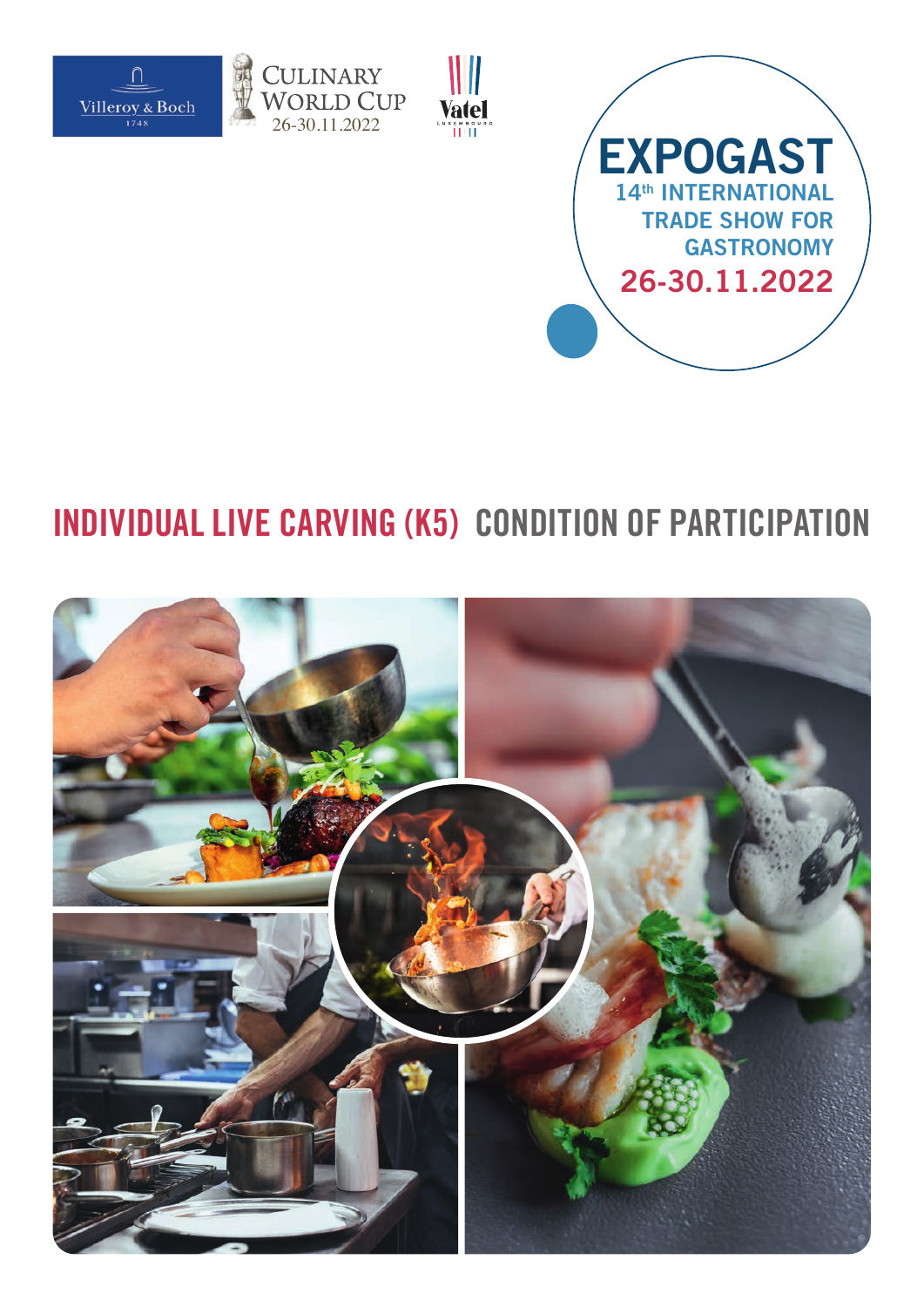



Organiser and responsible supervisor of the international culinary exhibition EXPOGAST 2022 Villeroy & Boch - Culinary World Cup: Vatel Luxembourg, Association of professional chefs of the Grand Duchy of Luxembourg, Amitié Gastronomique Francois Vatel.

For all information concerning the competition in relation to EXPOGAST 2022 Villeroy & Boch - Culinary World Cup please check our website **www.vatel.lu** or contact us by email: **cwc@pt.lu**











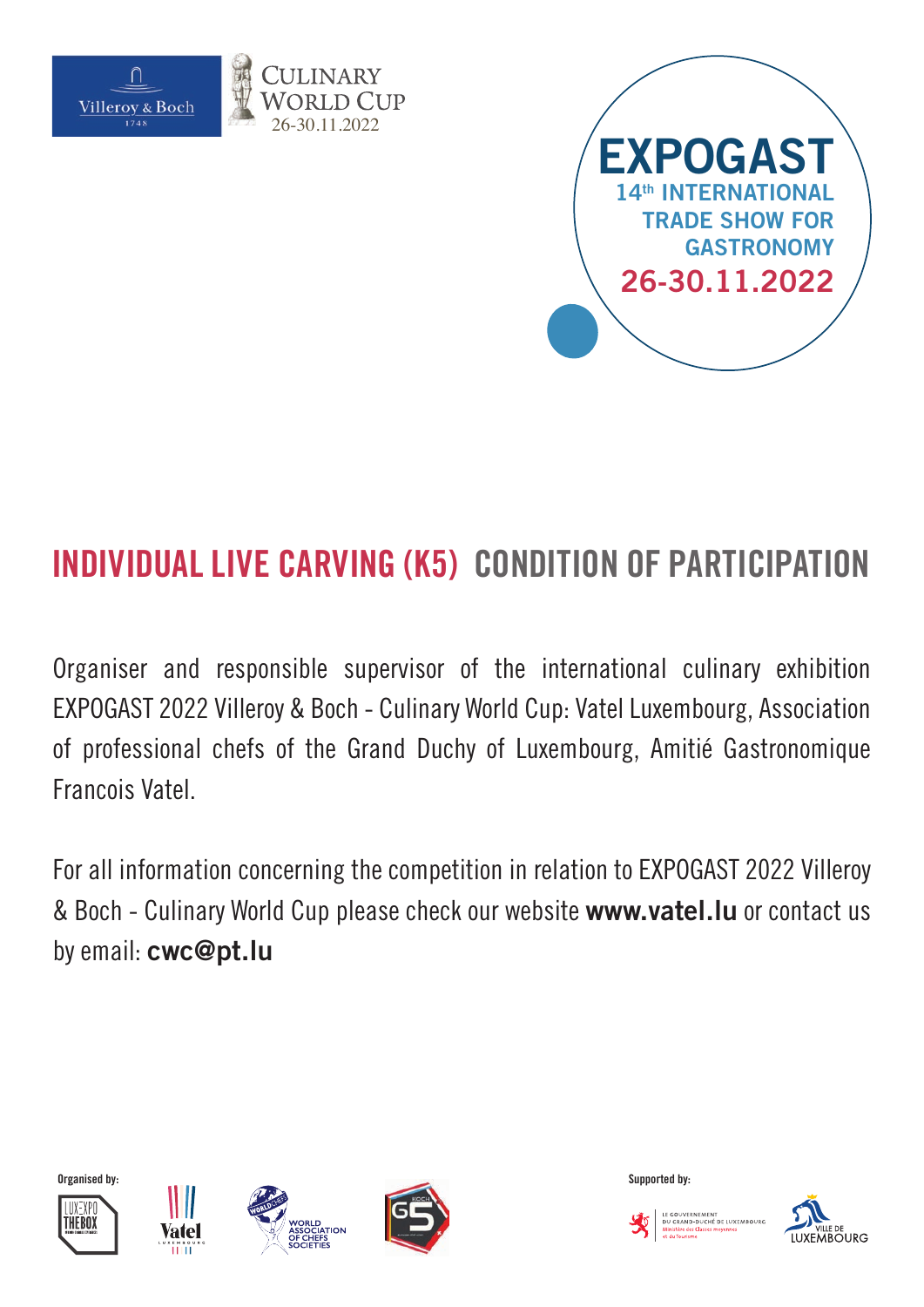

| <b>Duration</b>                                               | The Expogast 2022 - Villeroy&Boch Culinary World Cup takes place from Saturday 26 <sup>th</sup> of November to Wednesday<br>30 <sup>th</sup> of November 2022 at Luxexpo The Box, Luxembourg-Kirchberg.                                                                                                                                                                                                                                                                                                                                                                                                                                                                                                                                                                                                 |
|---------------------------------------------------------------|---------------------------------------------------------------------------------------------------------------------------------------------------------------------------------------------------------------------------------------------------------------------------------------------------------------------------------------------------------------------------------------------------------------------------------------------------------------------------------------------------------------------------------------------------------------------------------------------------------------------------------------------------------------------------------------------------------------------------------------------------------------------------------------------------------|
| <b>Opening hours</b>                                          | The exhibition is open daily:<br>For the participants from 5.00 am to 9.30 pm<br>For visitors from 11.00 am to 9.00 pm                                                                                                                                                                                                                                                                                                                                                                                                                                                                                                                                                                                                                                                                                  |
| <b>Opening Ceremony</b>                                       | The national teams are going to be officially introduced during the opening ceremony which takes place on Friday<br>the 25 <sup>th</sup> November 2022 at 5.00 pm at Luxexpo The Box, Luxembourg-Kirchberg.                                                                                                                                                                                                                                                                                                                                                                                                                                                                                                                                                                                             |
| <b>Closing Ceremony</b>                                       | The award ceremony and the announcement of the Expogast 2022 - Culinary World Cup winners will take place on<br>Thursday the 1 <sup>st</sup> December 2022 at 2:00 pm at Luxexpo The Box, Luxembourg-Kirchberg.                                                                                                                                                                                                                                                                                                                                                                                                                                                                                                                                                                                         |
| <b>Daily Ceremony</b>                                         | The daily ceremony with the announcement of the medals and diplomas of the day (cold exhibition) takes place on<br>each competition day at 5.00 pm. (For organization al matters, changes might be possible)                                                                                                                                                                                                                                                                                                                                                                                                                                                                                                                                                                                            |
| <b>Registration</b>                                           | Online registration must be done via www.vatel.lu.<br>For further information or questions in relation to the online registration, contact us by email: cwc@pt.lu.                                                                                                                                                                                                                                                                                                                                                                                                                                                                                                                                                                                                                                      |
| <b>Registration ends on</b><br>1 <sup>st</sup> of August 2022 | The final and complete registration with the nominal announcement of the competitors name must be made until<br>the 1st August 2022.<br>The competitor will be asked to pay a participation fee of 75 Euro.<br>The payment of the registration fee must be done via online payment during the registration process<br>(VISA, MASTERCARD). The competitor can only participate if the 75 Euro have been received.<br>Transfer costs are at the expense of the competitor.<br>The registration fee includes 2 entry tickets to the exhibition.<br>All the required documents such as entry tickets will be handed out at the VATEL office Entrée Nord at Luxexpo The<br>Box, Luxembourg-Kirchberg up on Thursday the 24 <sup>th</sup> November 2022 from 10.00 am onwards, if all fees have been<br>paid. |
| <b>Registration modifications</b>                             | Once the registration is complete, the competitor will be sent an e-mail including its login and password informa-<br>tion in in case the competitor might modify its registration (free of charge) before October 1 <sup>st</sup> 2022.<br>Passed that date, the request for further changes can only to be processed by mail cwc@pt.lu or during the<br>competition at the jury administration office. Any changes will be charged at 50 Euro each. This payment must be<br>done at the registration desk upon arrival or for later changes at the jury administration office.                                                                                                                                                                                                                        |
| <b>Customs</b>                                                | Generally, there should be no problem with the import of goods in limited quantities into Luxembourg.<br>From overseas the regulations must be respected. Each participant receives - upon request - a participation card,<br>which has to be shown at customs upon request. Each imported good underlies the health and hygienic food<br>regulations as defined by the EU.                                                                                                                                                                                                                                                                                                                                                                                                                             |
| <b>Goods and raw</b><br><b>materials</b>                      | All goods and raw materials required for the preparation of the exhibits are available at the best quality in<br>Luxembourg. As an order in advance is necessary, the participants can receive a list of special shops upon request.<br>The competitor must procure all products by her-/himself.                                                                                                                                                                                                                                                                                                                                                                                                                                                                                                       |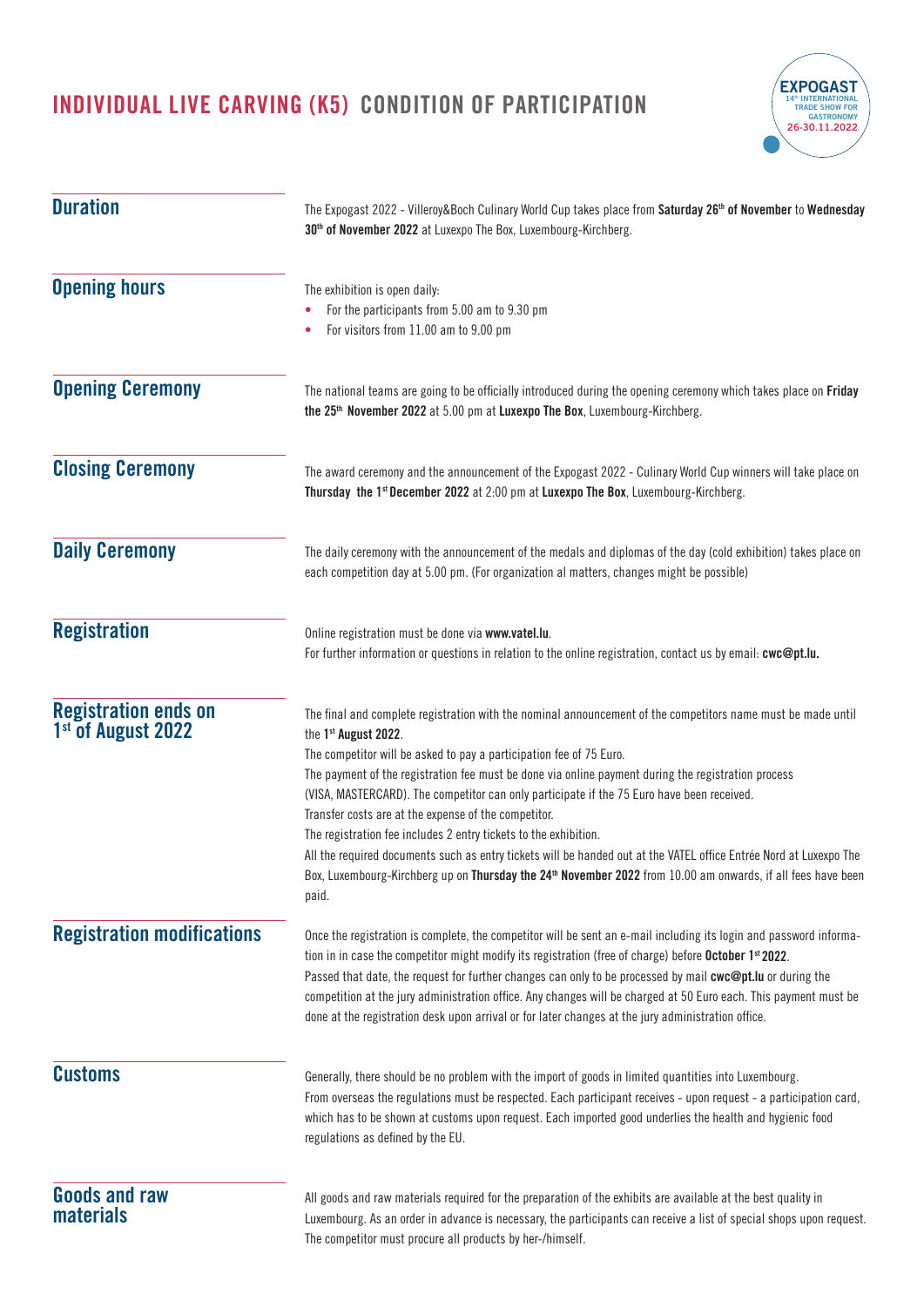

| <b>Material costs</b>                             | The cost of materials for the exhibition items and decorations are at the expense of the competitor.                                                                                                                                                                                                                                                                                                                                                                                        |  |
|---------------------------------------------------|---------------------------------------------------------------------------------------------------------------------------------------------------------------------------------------------------------------------------------------------------------------------------------------------------------------------------------------------------------------------------------------------------------------------------------------------------------------------------------------------|--|
| <b>Preparation of the</b><br>exhibits             | The competitor has to organize the workplace for the preparation of the exhibits by her/himself.                                                                                                                                                                                                                                                                                                                                                                                            |  |
|                                                   | K5 - INDIVIDUAL LIVE ARTISTIC FRUIT & VEGETABLE CARVING                                                                                                                                                                                                                                                                                                                                                                                                                                     |  |
| <b>Program requirements</b>                       | Objective<br>Participants have to carve a design, working exclusively in the contest zone, within 3 hours using a wide variety of<br>skills.<br>The contest includes the qualification to the final of the day and the final.<br>The organizer will announce at the end of each day the participants who are qualified for the final. For the final a<br>score of 80 points have to be reached.                                                                                             |  |
| <b>Program requirements</b>                       | Dimensions for individual participants:<br>Minimum height of the carving, excluding the base, is 20 cm.<br>Maximum height including the base is 120 cm.<br>Maximum dimensions of the base are 80 cm x 80 cm.                                                                                                                                                                                                                                                                                |  |
| <b>Program requirements</b>                       | Dimensions for individual participants:<br>Height minimum 60 cm and maximum 120 cm including the base<br>Base maximum 80 cm x 80 cm x 12 cm (height)<br>Display may extend beyond width and length of the base but cannot exceed the maximum height.                                                                                                                                                                                                                                        |  |
| <b>Working stations during</b><br>the competition | The organizers provide participants with the following items for the contest space<br>One working table sized 1.0m x 0.7m. One chair.<br>No access to an electrical outlet.<br>Tables are assigned through the drawing of lots.<br>Participants must prepare their exhibit from scratch, no preparation in advance will be allowed.                                                                                                                                                         |  |
| <b>Participants have to</b>                       | carve a design,<br>۰<br>working exclusively in the contest zone,<br>within 3 hours of time<br>using a wide variety of skills.<br>۰<br>The contest includes qualifiers and the final.<br>Qualifiers can be carried out during one day or several days, depending on the number of applications.<br>The organizers will announce the day before the competition how many teams will qualify to compete in the final.<br>Finalists will be announced after each qualifier have been completed. |  |
| <b>Judging</b>                                    | International jury<br>judges are all officially recognized and approved experts<br>٠                                                                                                                                                                                                                                                                                                                                                                                                        |  |

**•** the decisions of the jury are final and irrevocable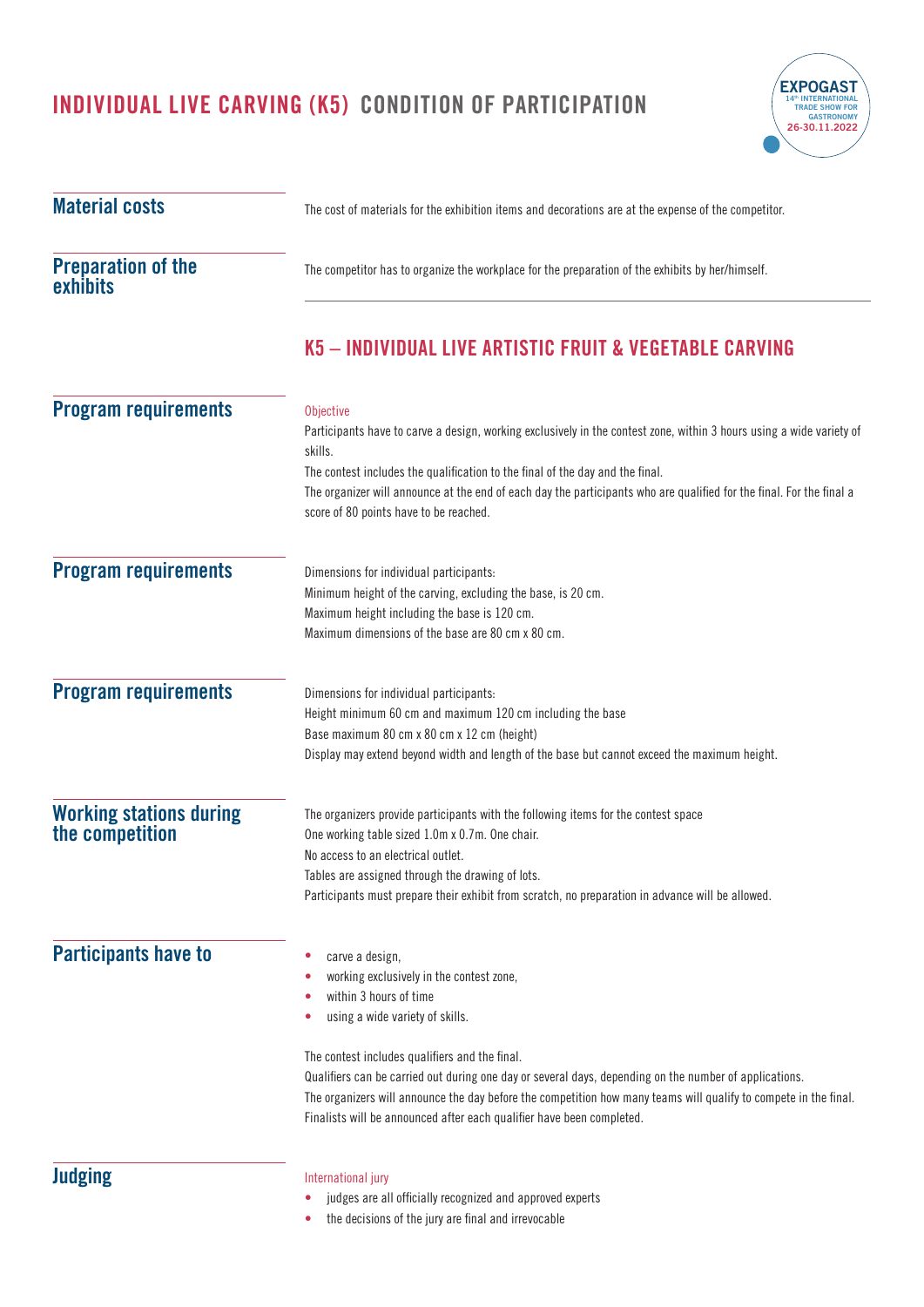

All exhibited items will be judged individually according to the 100 points system. No half points will be awarded. Exhibits and parts of them may only be presented once.

In case of breach of the above-mentioned rules the competitor will be penalized with a deduction of 10 points obtained in his category by decree of the chairman of the jury.

## **Feedback**

The competitor can receive feedback on the day of the competition. A couple of judges will be available after the competition in the exhibition area.

| Live carving $-$ judging | <b>Design &amp; Composition</b>                    | 30 points  |
|--------------------------|----------------------------------------------------|------------|
| points                   | <b>Technical Skills &amp; Degree of difficulty</b> | 40 points  |
|                          | <b>Creativity &amp; Originality</b>                | 20 points  |
|                          | Mise en place and hygiene                          | 10 points  |
|                          | Total                                              | 100 points |

## **Judging criteria**

#### Design & composition

Piece must be presented on time.

Piece must be three dimensional and appealing from all angles.

Dimensions and theme (when required) must be respected

- **•** Attention to detail, finished appearance, proportion & symmetry. Piece must be presented on time.
- **•** Piece must conform to the dimensions of each specific category. Piece must be three dimensional and appealing from all angles. Theme must be inoffensive and non-violent.
- **•** Theme must be cleverly interpreted, well researched and clearly understood.
- **•** Display should be light, proportionate and well balanced. There must be a clear focal point.
- **•** Design must be elegant, sophisticated, sober, peaceful and joyful.
- **•** The choice of products, their colour harmony including the peel and the core are important as well as the ability to demonstrate all of it.
- **•** Only food colours are allowed.
- **•** The use of decorative elements such as stones, artificial flowers, ribbons, beads and similar is prohibited. Such elements can only be made of fruits or vegetables.
- **•** The display must be kept fresh during the whole length of the event.

#### Technical skills & degree of difficulty

- **•** Structural techniques, utilization and craftsmanship. Work must be precise and accurate.
	- **•** Cleanliness of the incision (there should not be any knife lines imprinted onto a surface already prepared).
- **•** Depth of the section. Thickness of the section. Methods of incision used.
- **•** The most important thing is to demonstrate knife skills. Details must be precise.
- **•** If there is a 3D figure, it must be with the correct proportions.
- **•** Symmetry when dealing with repeated elements must be exact.
- **•** High relief (i.e. when carving separate forms human, animal, vegetal, the relief should be high so the figurine is well defined and the form underlined).
- **•** After the basic figure is finished, the remaining part of the peel must be smoothed and clean (in case it is not removed completely already).
- **•** Carvings must be anatomically correct (when applicable).
- **•** Elements must be properly assembled, and seams must be discreet. Assembled pieces must fit perfectly.
- **• Degree of difficulty must be high.**
- **•** Such displays must represent many hours of planning and execution.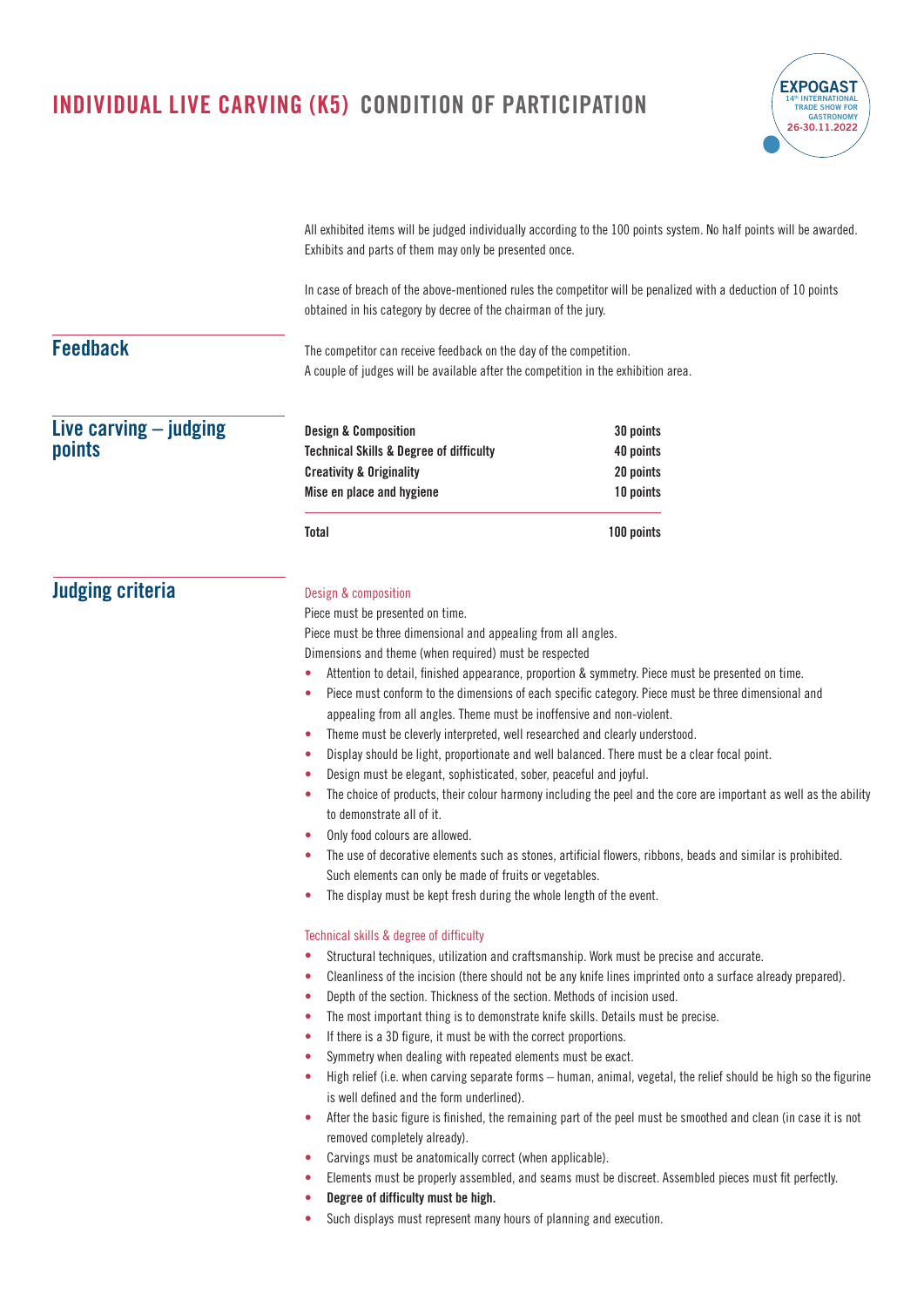

#### Creativity & originality

- **•** First impression, artistic impression.
- **•** First impression must be pleasing how the elements of the arrangement come together to present a successful ensemble.
- **•** Piece should be original and creative unusual combinations should be aesthetically pleasing.
- **•** Innovative carving techniques and incisions should be demonstrated.
- **•** New or innovative tools should be used.
- **•** Degree of difficulty should be high.
- **•** Centerpieces should take many hours to plan and create.
- **•** This carving must be usable for a banquet or reception.

#### Rules applicable to the carved centerpieces

- **•** If found offensive, displays may be removed by a juror or the organizers.
- **•** Designs shall be carved from raw food exclusively.
- **•** Competitors have 3 hours time to carve one composition.
- **•** Within this timeframe the competitors must finish their carving and assemble their displays and clean their working table, remove all waste and tools from the table and hand over the working table to a juror in proper condition.
- **•** The competitors must prepare their exhibit from scratch, no preparation in advance will be allowed
- **•** 5 different products have to be used (1 big and 4 products). All 5 products must be carved and presented.
- **•** The competitors will be allowed to enter the competition area 30 minutes before the start of the competition to set-up their working table and display area.
- **•** Before starting the competition all the rules of the category will be announced to the competitors by a member of the jury.
- **•** Each competitor will be assigned to a working table (sized 1.20 m x 0.7 m), a chair, and a waste bucket. This table has to be used to work on as well as setting up the finished piece.
- **•** Each competitor shall place his entry card on carving station. The same card shall be attached to the design exhibited.
- **•** The garbage container must only contain the seeds, peels and trimmings generated during the carving. More than one piece may be carved out of 1 fruit or vegetable.
- **•** Products have to be brought by the competitors themselves.
- **•** Products must be clean but not peeled. Exception: If only a small cut of a large fruit/ vegetable is intended to be used (i.e., beak of a bird, colourful ornament of a figure etc.)
- **•** All items must be placed on the table. No items underneath the table are allowed, except a garbage container and a container with water.
- **•** In the course of work, competitors should rigorously and professionally maintain cleanliness and respect standard kitchen hygiene procedures.
- **•** Participants not reaching the final will be awarded with their respective diploma/medal during the award ceremony on the day of their participation.
- All damaged products can be changed even during the competition with the consent of two of the judges.
- **•** Carving must be pleasing not aggressive or violent unless theme of the competition requires it. If found offensive, displays may be removed by the jury or the organizers.
- **•** Using natural greenery is permitted, it can stand in a pot with soil, but it should not exceed 1/3 of the composition.
- **•** Soil must be contained and decorated so it does not touch the carvings (to avoid contamination).
- **•** All carvings will be exhibited until the end of the scheduled display, early removal of the carvings is not allowed.
- **•** The finalists will be announced at the conclusion of all semi-finals.
- **•** Judging criteria used to score the finalists are the same as the ones used for the semi-final.
- The final and total score in this competition is reached by averaging the points obtained at the competition day and final round.
- The schedule of the final may be different from the schedule of the semi-finals.